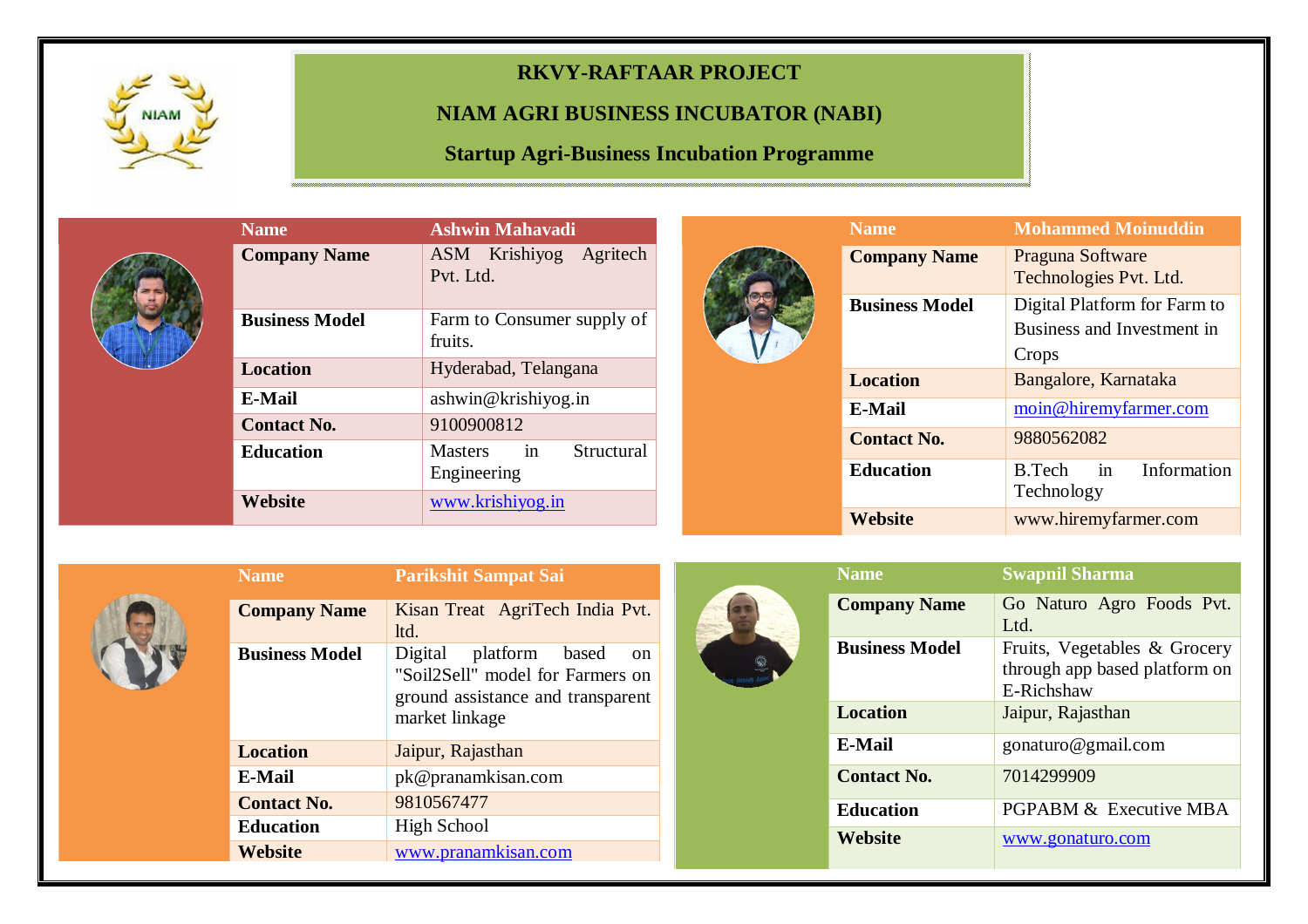| <b>Name</b>                              | <b>Senthilkumar Palanisamy</b>                                                                                                                                    |  | <b>Name</b>           | <b>Mahavir</b>                                                                                                                                                   |
|------------------------------------------|-------------------------------------------------------------------------------------------------------------------------------------------------------------------|--|-----------------------|------------------------------------------------------------------------------------------------------------------------------------------------------------------|
| <b>Company Name</b>                      | Priya Traders and Exports                                                                                                                                         |  | <b>Company Name</b>   | <b>Bhairaj Organics Pvt Ltd</b>                                                                                                                                  |
| <b>Business Model</b><br><b>Location</b> | Coconut husk processing into<br>husk chips, coco peat. Blocks and<br>grow bags. Husk Powder boards<br>for constructing insulation houses.<br>Coimbatore/Tamilnadu |  | <b>Business Model</b> | Unique cost efficient model for<br>production of high quality A2<br>milk, and delivering it across the<br>nation through a unique end to<br>end traceable model. |
|                                          |                                                                                                                                                                   |  | <b>Location</b>       | Jodhpur, Rajasthan                                                                                                                                               |
| <b>E-Mail</b>                            | $\frac{\text{sepa2861}\,\text{Qgmail.com}}{2}$                                                                                                                    |  | E-Mail                | mahavir.desigomilk@gmail.com                                                                                                                                     |
| <b>Contact No.</b>                       | 8675588126                                                                                                                                                        |  | <b>Contact No.</b>    | 9214290029                                                                                                                                                       |
| <b>Education</b>                         | <b>Masters in Medical Science</b>                                                                                                                                 |  | <b>Education</b>      | PGPABM & Executive MBA                                                                                                                                           |
|                                          |                                                                                                                                                                   |  | <b>Website</b>        | www.desigomilk.com                                                                                                                                               |

|  | <b>Name</b>           | <b>Anil Pareek</b>                                                                                                                                                                     | <b>Name</b>           | <b>Ms Anuradha Singhai</b>                                                                                                                              |
|--|-----------------------|----------------------------------------------------------------------------------------------------------------------------------------------------------------------------------------|-----------------------|---------------------------------------------------------------------------------------------------------------------------------------------------------|
|  | <b>Company Name</b>   | <b>Impact Sehkar Pvt Ltd</b>                                                                                                                                                           |                       |                                                                                                                                                         |
|  |                       |                                                                                                                                                                                        | <b>Company Name</b>   | Kalpmeru Solutions Pvt Ltd                                                                                                                              |
|  | <b>Business Model</b> | <b>Agriculture Advisory Service</b><br>alongwith supply chain disruption<br>& innovation by way of D2F (<br>Direct to Farmers ) supply of Agri<br>Input & Animal Nutrition<br>Products | <b>Business Model</b> | E-commerce Integrator Platform<br>for agri input to provide agri<br>input product $\&$ services to<br>farmers at their doorstep at<br>competitive price |
|  | <b>Location</b>       | Hanumangarh, Rajasthan                                                                                                                                                                 | <b>Location</b>       | Bhopal, Madhya Pradesh                                                                                                                                  |
|  | <b>E-Mail</b>         | ceo@impactsehkar.com                                                                                                                                                                   | <b>E-Mail</b>         | kalpmeru@gmail.com                                                                                                                                      |
|  | <b>Contact No.</b>    | 9810275519                                                                                                                                                                             | <b>Contact No.</b>    | 9826075378                                                                                                                                              |
|  | <b>Education</b>      | <b>BE</b>                                                                                                                                                                              |                       |                                                                                                                                                         |
|  |                       |                                                                                                                                                                                        | <b>Education</b>      | <b>Company Secretary</b>                                                                                                                                |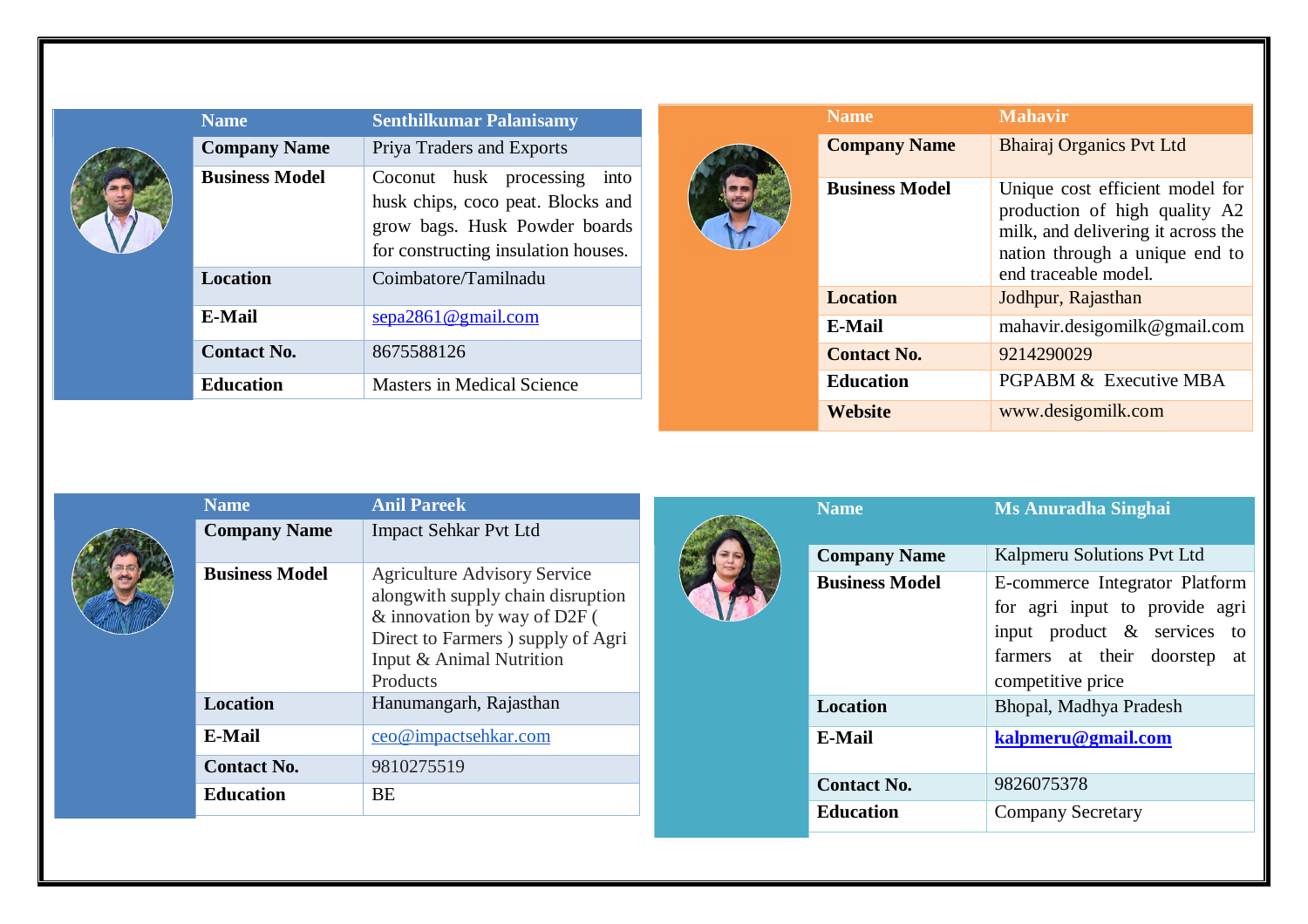| <b>Name</b>           | <b>Amlan Patnaik</b>                                                                                                                                                                 | <b>Name</b>        |                       | <b>Tanu Shree Singh</b>                                                                                                       |
|-----------------------|--------------------------------------------------------------------------------------------------------------------------------------------------------------------------------------|--------------------|-----------------------|-------------------------------------------------------------------------------------------------------------------------------|
| <b>Company Name</b>   | Pvt<br>Technologies<br>Nudge<br>limited.                                                                                                                                             |                    | <b>Company Name</b>   | <b>Bewust Foods</b>                                                                                                           |
| <b>Business Model</b> | nudge makes international trade<br>easier and accessible<br>to<br>farmers, using data<br>and<br>technology. We are building a<br>supply-driven<br>demand<br>company, which will give |                    | <b>Business Model</b> | Utilizing local farm produce for<br>crafting 100% millet based snacks<br>to reduce metabolic disorders in<br>Indian workforce |
|                       | producers a push towards better<br>markets and help them earn<br>higher incomes.                                                                                                     | <b>Location</b>    |                       | Bikaner, Rajasthan                                                                                                            |
| <b>Location</b>       | Bhubaneswar, Odisha                                                                                                                                                                  | <b>E-Mail</b>      |                       | tanu@bewustfoods.com                                                                                                          |
| E-Mail                | amlan@nudgetech.co                                                                                                                                                                   | <b>Contact No.</b> |                       | 9717206336                                                                                                                    |
| <b>Contact No.</b>    | 8895621211                                                                                                                                                                           | <b>Education</b>   |                       | PHd                                                                                                                           |
| <b>Education</b>      | B.Tech                                                                                                                                                                               |                    |                       |                                                                                                                               |
| <b>Website</b>        | nudgetech.co                                                                                                                                                                         | Website            |                       |                                                                                                                               |



| <b>Name</b>           |                           |
|-----------------------|---------------------------|
|                       | <b>K.Suresh Kumar</b>     |
| <b>Company Name</b>   | Mithraa Millets           |
| <b>Business Model</b> | Traditional Millet food   |
|                       | Mixes, Millet Cookies and |
|                       | Herbal Millet foods.      |
| Location              | Trichy, Tamilnadu         |
| E-Mail                | mithraamillets@gmail.com  |
| <b>Contact No.</b>    | 9865420719                |
| <b>Education</b>      | <b>B.Sc Agriculture</b>   |
|                       |                           |

|  | <b>Name</b>           | <b>M.G.Krishnaveni/ Vishnu</b><br><b>Venkatesh</b> |
|--|-----------------------|----------------------------------------------------|
|  | <b>Company Name</b>   | <b>FYSI World</b>                                  |
|  | <b>Business Model</b> | <b>Converting Banana wastes</b><br>into fabrics    |
|  | <b>Location</b>       | Rajamundri, Andhra Pradesh                         |
|  | E-Mail                | mgkveni72@gmail.com                                |
|  | <b>Contact No.</b>    | 9866193421                                         |
|  | <b>Education</b>      | M. Tech                                            |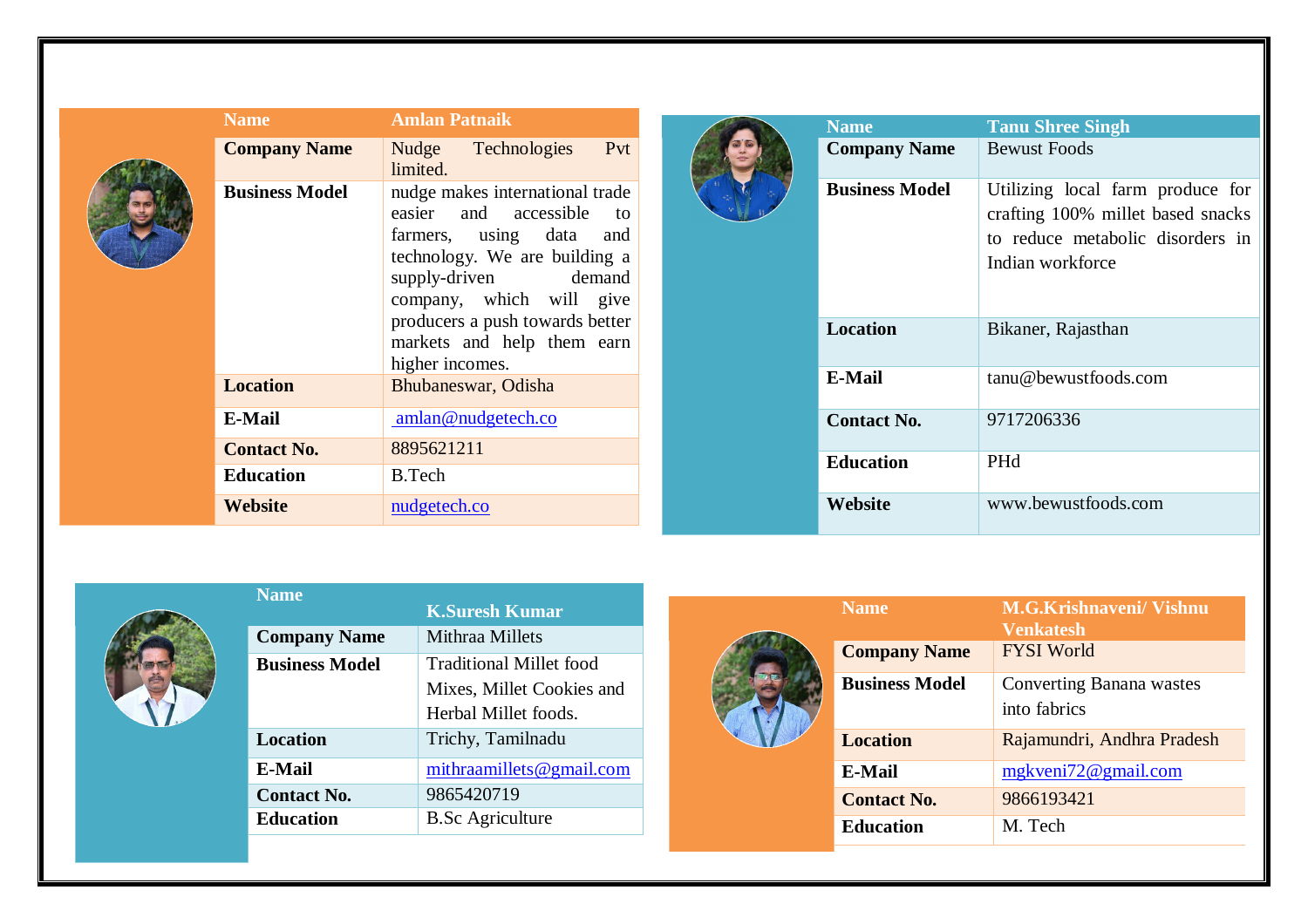| <b>Name</b>                     | <b>Vikas Birhma</b>                                                                                                  |  | <b>Name</b>           | <b>Tejas Rajvihar Reddy</b>                                                                                     |                     |                            |
|---------------------------------|----------------------------------------------------------------------------------------------------------------------|--|-----------------------|-----------------------------------------------------------------------------------------------------------------|---------------------|----------------------------|
| Company<br><b>Name</b>          | GramhalPrivate Limited                                                                                               |  |                       |                                                                                                                 | <b>Company Name</b> | Aarambh Aquaponics Pvt Ltd |
| <b>Business</b><br><b>Model</b> | Gramhal builds smallholder<br>farmers' agency and increases<br>their income by unlocking<br>post-harvest services of |  | <b>Business Model</b> | We design, build and operate<br>Aquaponic Farms and<br>give<br>Design<br>and<br>Aquaponics<br>Farmer trainings. |                     |                            |
|                                 | storage, credit, and market<br>linkage.                                                                              |  | Location              | Bangalore, Karnataka                                                                                            |                     |                            |
|                                 |                                                                                                                      |  | E-Mail                | tejas@aarambhaquaponics.com                                                                                     |                     |                            |
| <b>Location</b>                 | Yavatmal, Maharashtra                                                                                                |  | <b>Contact No.</b>    | 9502293343                                                                                                      |                     |                            |
| E-Mail                          | vikasbirhma@gramhal.org                                                                                              |  | <b>Education</b>      | Aquaponics Systems Designer,                                                                                    |                     |                            |
| <b>Contact No.</b>              | 8879911320                                                                                                           |  |                       | Electronics Engineer - IIT                                                                                      |                     |                            |
| <b>Education</b>                | PG                                                                                                                   |  |                       | Guwahati                                                                                                        |                     |                            |
| Website                         | https://www.gramhal.org                                                                                              |  | Website               | aarambhaquaponics.com                                                                                           |                     |                            |

| iname                 | унюа кишаг чоег                                                                                                                         |
|-----------------------|-----------------------------------------------------------------------------------------------------------------------------------------|
| <b>Company Name</b>   | SNV Innovatives Pvt. Ltd.                                                                                                               |
| <b>Business Model</b> | Innovative processing and<br>marketing of Makhana<br>introducing improved nutrition<br>based baby foods, health drinks<br>and nutribars |
| Location              | Noida, Uttar Pradesh                                                                                                                    |
| <b>E-Mail</b>         | katulkerumesh@gmail.com                                                                                                                 |
| <b>Contact No.</b>    | 8426865276                                                                                                                              |
| <b>Education</b>      | Master in Science & PGDM                                                                                                                |
| Website               | vinodgoel56@gmail.com                                                                                                                   |

**Name Vinod Kumar Goel**



| <b>Name</b>           | Arunima C. Rajan          |
|-----------------------|---------------------------|
| <b>Company Name</b>   | <b>Tiny Terrarium LLP</b> |
| <b>Business Model</b> | Introducing phyto-        |
|                       | remediator plants.        |
|                       | Replacing Synthetic home  |
|                       | decors with live plants.  |
| <b>Location</b>       | Wayanad, Kerala           |
| <b>E-Mail</b>         | arunimacrajan@gmail.com   |
| <b>Contact No.</b>    | 7902269194                |
| <b>Education</b>      | M.Sc Biotechnology        |